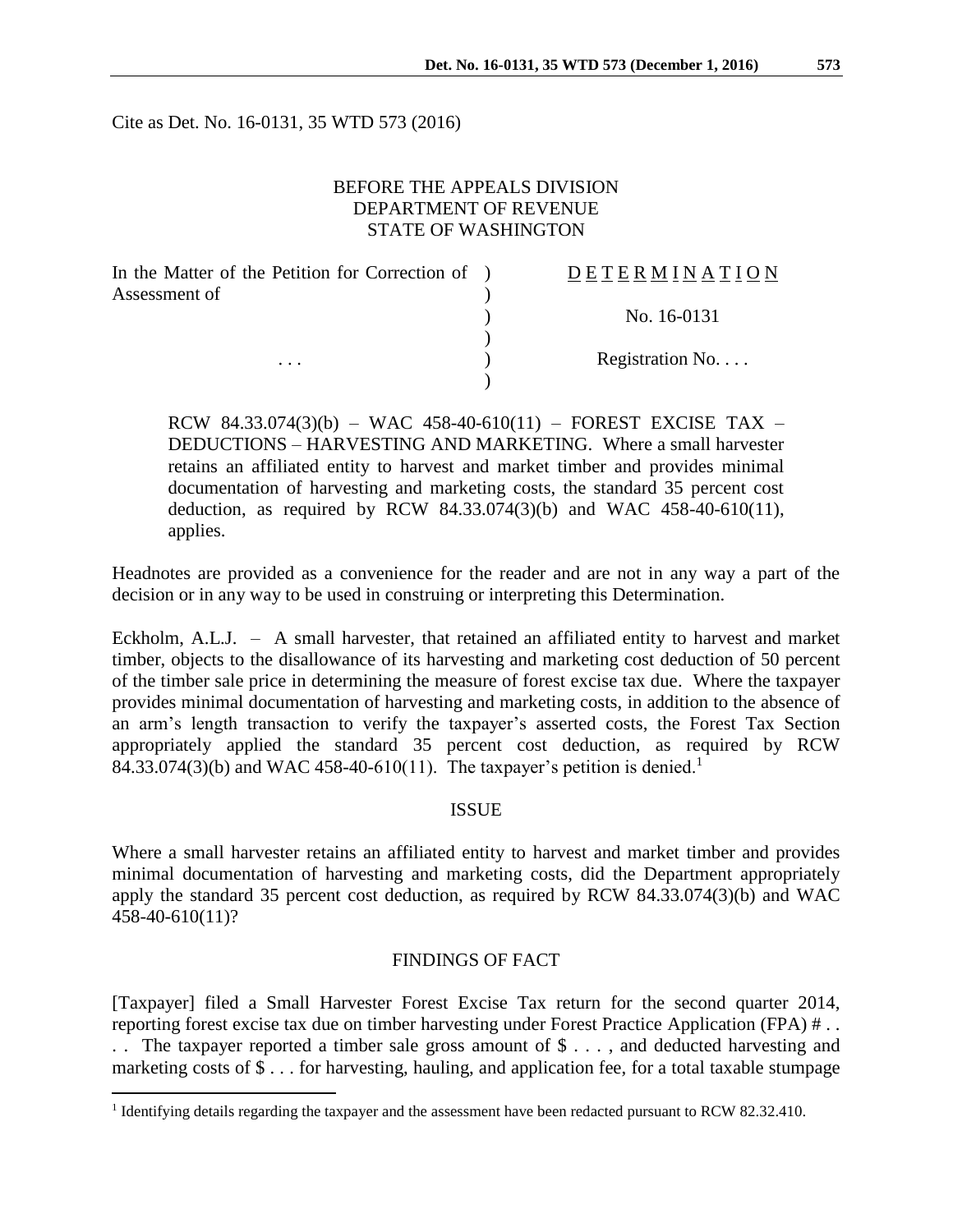value of \$ . . . . After applying the Enhanced Aquatic Resources Requirements (EARR) credit, the taxpayer reported and paid forest excise tax of  $\$\dots$ .

The Department of Revenue's (Department) Special Programs Division, Forest Tax Section, reviewed the taxpayer's return and FPA # . . . , and noted that [Affiliate] was listed as both the timber owner and the operator/logger, and that . . . (owner of [Affiliate] and the taxpayer) was identified as the landowner and signed the application. A Forester and Manager of the Department's Forest Tax Section met with the taxpayer, visited the location of the timber harvest, and reviewed the taxpayer's documentation of deducted costs. The taxpayer's documentation included a handwritten summary of costs and a trip log for hauling. The taxpayer related the difficult and costly nature of this particular timber harvest that involved steep slopes, rock bluffs, delicate property lines, a creek, a county road, power lines, and a residence to work around. The Forest Tax Section acknowledged the difficult aspects of this harvest but determined that, based on the taxpayer's summary records and the lack of an arm's length transaction between the taxpayer and affiliated logger, the taxpayer did not provide sufficient reliable and verifiable documentation to support its asserted harvesting and marketing cost deduction. Therefore, the Forest Tax Section applied the standard 35 percent deduction, required by RCW 84.33.074(3)(b) and WAC 458-40-610(11), in circumstances where a taxpayer's harvesting and marketing costs are not sufficiently documented, resulting in an additional amount due, including penalties and interest, of \$ . . . .

The taxpayer paid the assessment and filed an appeal petition with the Department's Appeals Division, asserting that the Forest Tax Section should have taken into account the nature and location of the harvest and allowed the taxpayer's costs as deducted, amounting to 50 percent of the sale price, rather than the 35 percent allowance. The taxpayer described the difficult nature of the harvest and its decision to haul the logs to . . . to obtain a better price, asserting that the higher price ultimately benefited the Department by increasing the tax base, and that the standard 35 percent deduction does not reflect these types of circumstances. The taxpayer also indicated that it should not be penalized with a reduced deduction because it chose to log the timber itself, and that a third party would have charged at least as much as represented by the taxpayer's deducted costs. The Forest Tax Section filed a response to the taxpayer's petition explaining the basis for the application of the standard deduction, as explained above and in the Analysis section below.

#### ANALYSIS

A timber excise tax is imposed on every person engaging in the business of harvesting timber on privately or public owned land. RCW 84.33.041(1). The tax is equal to the stumpage value of timber harvested for sale or for commercial or industrial use, multiplied by specified rates. *Id.*  Small harvesters, such as the taxpayer, are permitted to deduct the harvesting and marketing costs from the gross receipts from the timber sale to arrive at the taxable value, as follows:

When timber is sold after it has been harvested, the taxable value is the actual gross receipts from sale of the harvested timber minus the costs of harvesting and marketing the timber. When the taxpayer is unable to provide documented proof of harvesting and marketing costs, this deduction for harvesting and marketing costs shall be a percentage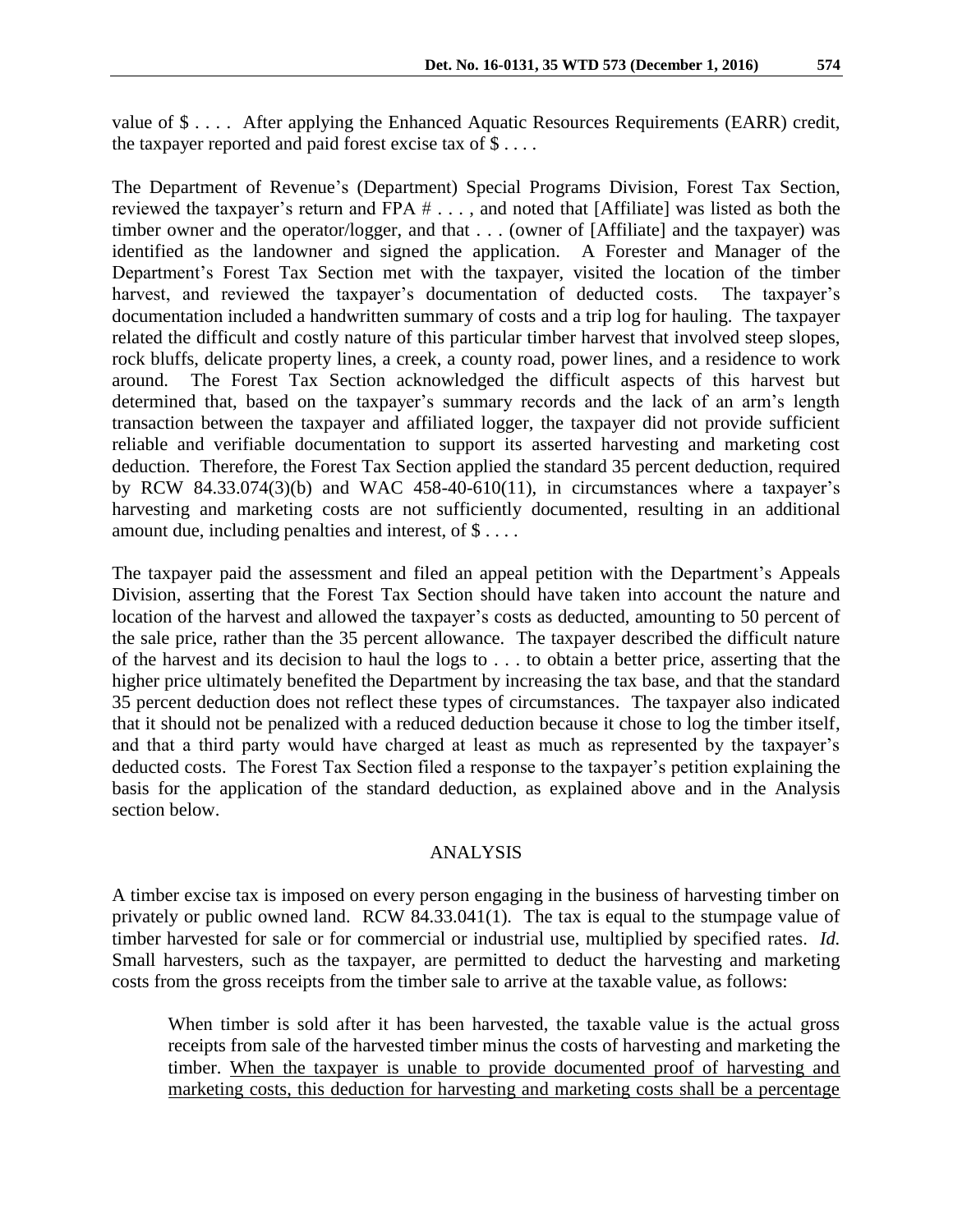of the gross receipts from sale of the harvested timber as determined by the department of revenue but in no case less than twenty-five percent.

RCW 84.33.074(3)(b) (emphasis added). *See also* WAC 458-40-610(29).

RCW 84.33.074(3)(b) directs the Department to determine the allowable harvesting and marketing cost deduction where the taxpayer is unable to provide documented proof of its costs.

The Department's rules administering the timber excise tax statutes, RCW 84.33.010 through 84.33.096, are contained in Chapter 458-40 WAC. Definitions are provided in WAC 458-40- 610, including the definition of "[harvesting] and marketing costs," as follows:

Only those costs directly and exclusively associated with harvesting merchantable timber from the land and delivering it to the buyer. The term includes the costs of piling logging residue on site, and costs to abate extreme fire hazard when required by the department of natural resources. Harvesting and marketing costs do not include the costs of other consideration (for example, reforestation, permanent road construction), treatment to timber or land that is not a necessary part of a commercial harvest (for example, precommercial thinning, brush clearing, land grading, stump removal), costs associated with maintaining the option of land conversion (for example, county fees, attorney fees, specialized site assessment or evaluation fees), or any other costs not directly and exclusively associated with the harvesting and marketing of merchantable timber. The actual harvesting and marketing costs must be used in all instances where documented records are available. When the taxpayer is unable to provide documented proof of such costs, or when harvesting and marketing costs cannot be separated from other costs, the deduction for harvesting and marketing costs is thirty-five percent of the gross receipts from the sale of the logs.

WAC 458-40-610(11) [(emphasis added)]. In addition to a detailed explanation of the types of costs that may be deducted from the measure of timber excise, the rule establishes 35 percent of the gross receipts from the sale of the logs as the allowable cost deduction where a taxpayer is unable to provide documented proof of deducted harvesting and marketing costs, or when harvesting and marketing costs cannot be separated from other costs. *Id.* The 35 percent cost deduction allowance is the industry standard, and is applied in circumstances where the taxpayer has not provided sufficient or verifiable records of costs, such as documentation of third party harvesting and marketing costs. *See* Det. No. 08-0097, 28 WTD 105, 108-110 (2008). Such circumstances include where the harvest transaction is between affiliated entities, and does not contain verifiable documentation of an arm's length transaction. *Id.*

Here, the taxpayer and the harvester, [Affiliate], are both owned by the same person, . . . , the landowner. [T]he taxpayer did not engage in an arm's length transaction with a third party harvester which would have provided a way to verify the taxpayer's asserted costs. taxpayer's documentation of its costs consists of a handwritten list of costs and a hauling schedule of the trips to . . . to market the logs. The Department recognizes that this timber harvest was difficult, but in light of the unity of ownership and interest, and lack of an arm's length transaction to verify the taxpayer's asserted costs, the Forest Tax Section appropriately